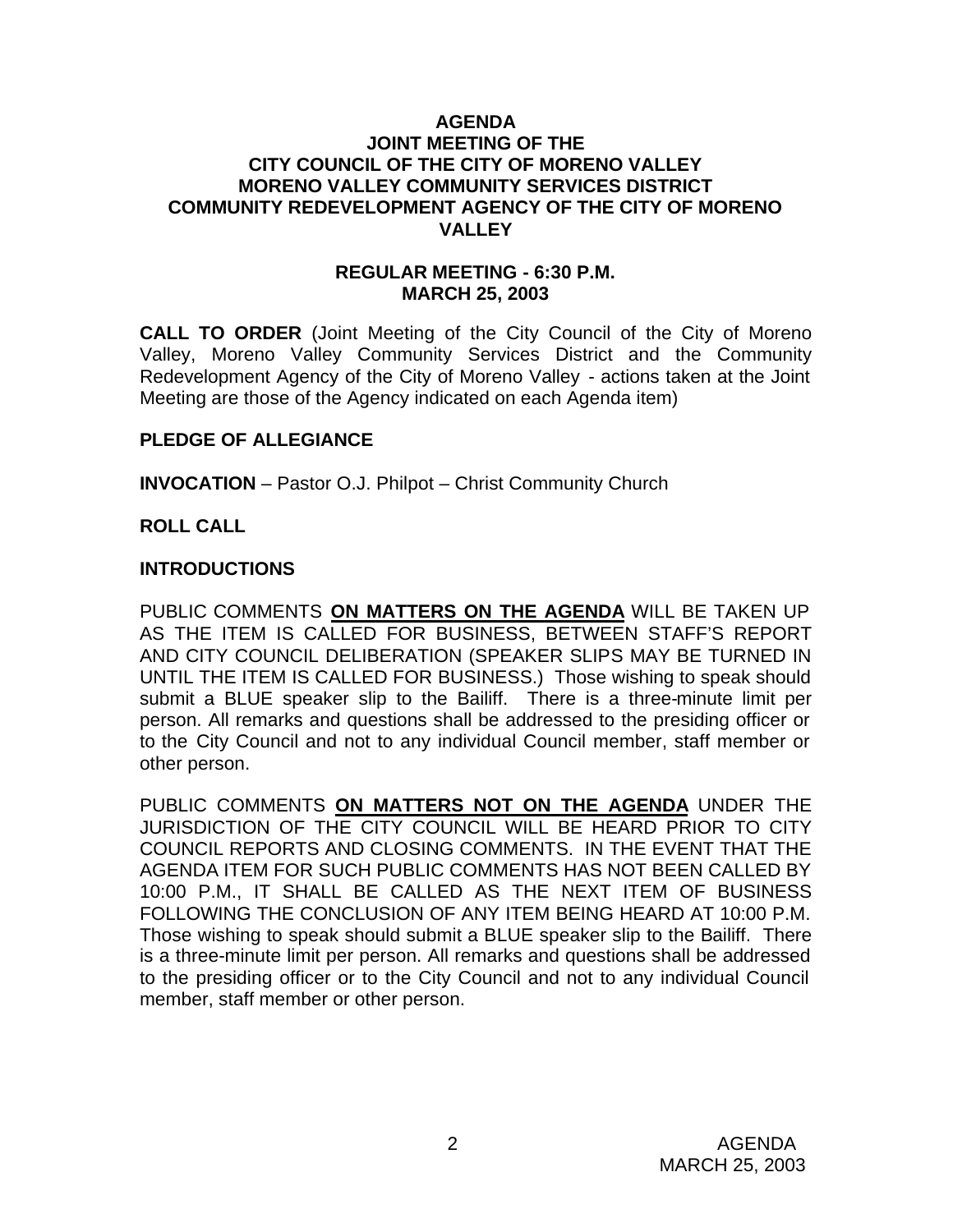## **JOINT CONSENT CALENDARS (SECTIONS A-C) OF THE CITY COUNCIL OF THE CITY OF MORENO VALLEY, MORENO VALLEY COMMUNITY SERVICES DISTRICT, COMMUNITY REDEVELOPMENT AGENCY OF THE CITY OF MORENO VALLEY, AND THE MORENO VALLEY PUBLIC FACILITIES FINANCING CORPORATION**

All items listed under the Consent Calendars, Sections A, B, and C, are considered to be routine and non-controversial, and may be enacted by one motion unless a member of the Council, Community Services District, or Redevelopment Agency requests that an item be removed for separate action. The motion to adopt the Consent Calendars is deemed to be a separate motion by each Agency and shall be so recorded by the City Clerk. Items withdrawn for report/discussion will be heard after public hearing items.

# **A. CONSENT CALENDAR** - **CITY COUNCIL**

- A1. ORDINANCES FIRST READING BY TITLE ONLY Recommendation: Waive reading of all Ordinance Introductions and read by title only.
- A2. MINUTES REGULAR MEETING OF MARCH 11, 2003 (Report of: City Clerk) Recommendation: Approve as submitted.
- A3. RESOLUTION TO AUTHORIZE SUBMISSION OF GRANT APPLICATION TO SECURE A CODE ENFORCEMENT GRANT FROM THE STATE OF CALIFORNIA, DEPARTMENT OF HOUSING AND COMMUNITY DEVELOPMENT (Report of: Director of Community and Economic Development) Recommendation: Approve Resolution No. 2003-15 to authorize the submission of a code enforcement grant application to the State of California, Department of Housing and Community Development.

Resolution No. 2003-15

A Resolution of the City Council of the City of Moreno Valley, California, Hereby Authorizes the Submittal of a Grant Application, the Incurring of an Obligation, the Execution of a Grant Agreement and any Amendments Thereto, and any Other Documents Necessary to Secure a CEGP Grant from the State of California, Department of Housing and Community Development

A4. APPROVAL OF FINAL MAP 29504 – SINGLE FAMILY RESIDENTIAL PROJECT AND ACCEPT AGREEMENT AND BONDS FOR PUBLIC RIGHT OF WAY IMPROVEMENTS – NORTHEAST CORNER OF LASSELLE STREET AND FIR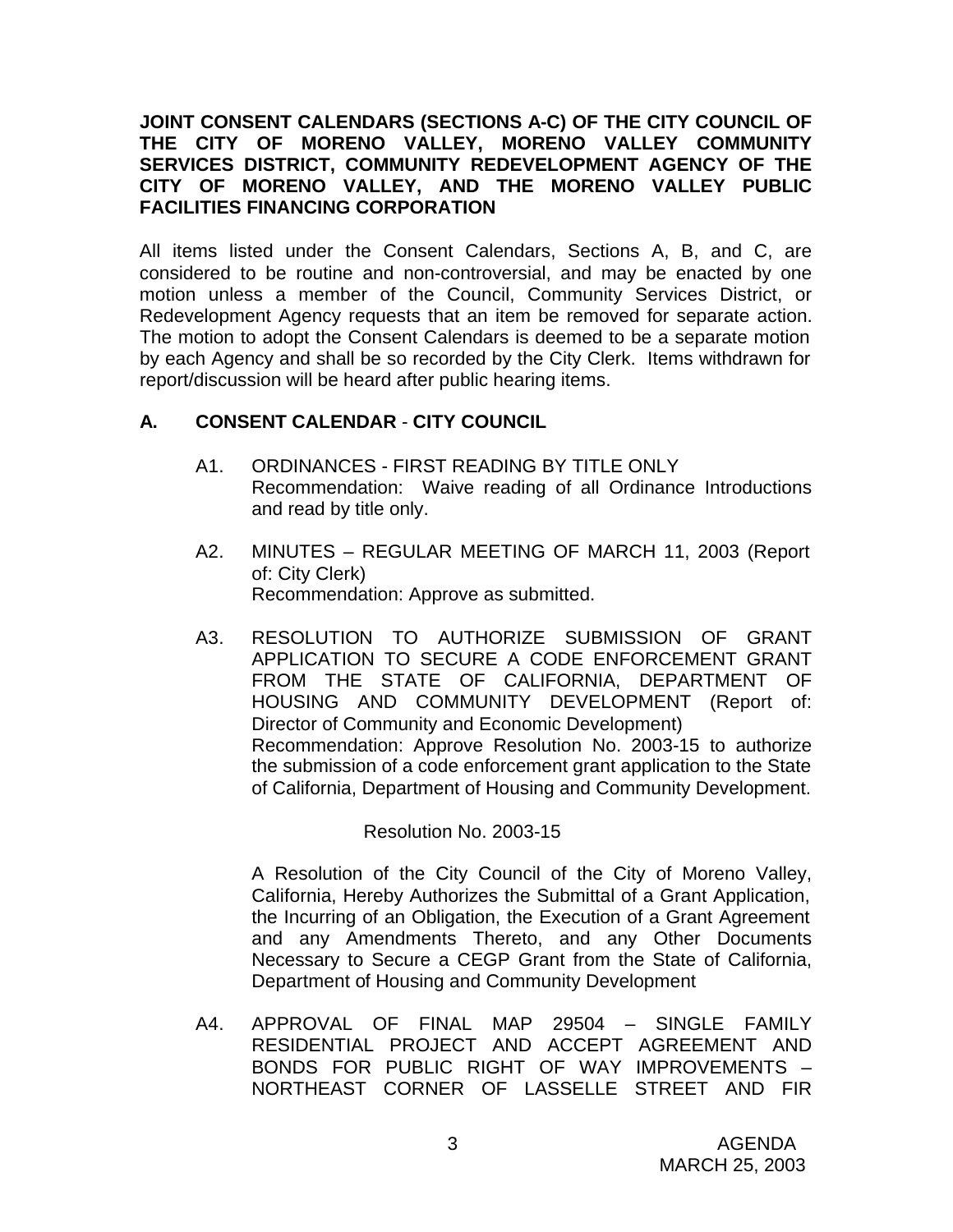### AVENUE (TRACT 29504, LLC)

(Report of: Director of Public Works/City Engineer) Recommendation: Approve Final Map 29504, authorize the City Clerk to sign the map and transmit said map to the County Recorder's Office for recordation; accept the bonds and Agreement for Public Improvements; authorize the Mayor to execute the agreement; and direct the City Clerk to forward the signed agreement to the County Recorder's Office for recordation.

A5. ADOPT RESOLUTION NO. 2003-16, RATIFYING THE SUBMITTAL OF AN APPLICATION TO THE CALIFORNIA ENERGY COMMISSION FOR FUNDING THE BATTERY BACKUP SYSTEM PROGRAM FOR LIGHT EMITTING DIODE TRAFFIC SIGNALS (Report of: Director of Public Works/City Engineer) Recommendation: Adopt Resolution No. 2003-16, ratifying the submittal of an application to the California Energy Commission (CEC) for funding the Battery Backup System (BBS) Program for Light Emitting Diode (LED) traffic signals and designating the City Manager to execute all necessary documents.

### Resolution No. 2003-16

A Resolution of the City Council of the City of Moreno Valley, California, Ratifying the Submittal of an Application to the California Energy Commission for Funding the Battery Backup System for Traffic Signals in Conjunction with Light Emitting Diodes; and Designating the City Manager to Execute All Necessary Documents

A6. NOTICE OF COMPLETION AND ACCEPTANCE OF DRACAEA AVENUE IMPROVEMENTS FROM HEACOCK STREET TO PERRIS BOULEVARD, PROJECT NO. 00-92774 (Report of: Director of Public Works/City Engineer) Recommendation: Ratify Contract Change Order Nos. 1, 2, and 3; accept the work as complete for the Dracaea Avenue improvements from Heacock Street to Perris Boulevard, constructed by E.G.N. Construction, Inc., 1549 East Grand Avenue, Pomona, California 91766; direct the City Clerk to record the Notice of Completion within ten (10) days at the office of the County Recorder of Riverside County, as required by Section 3093 of the California Civil Code; authorize the Director of Finance to release the retention to E.G.N. Construction, Inc., thirty-five (35) calendar days after the date of recordation of the Notice of Completion, if no claims are filed against the project and accept the improvements into the City's maintained road system.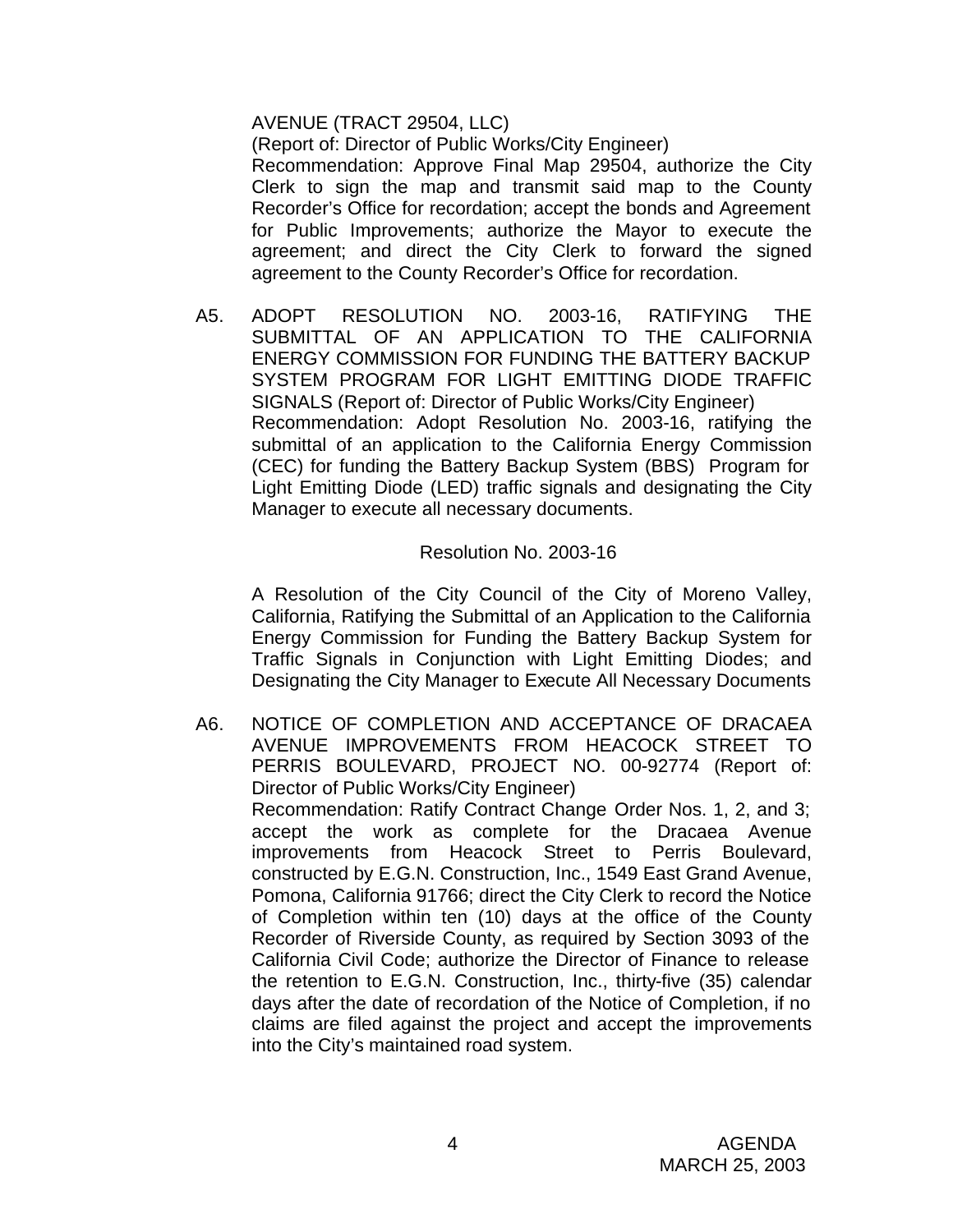- A7. PARCEL MAP 20995 AMENDMENT TO AGREEMENT FOR PUBLIC IMPROVEMENTS (TIME EXTENSION) – SOUTH SIDE OF ALESSANDRO BOULEVARD, EAST SIDE OF ELSWORTH STREET (NEWHOPE PROPERTIES III, CGP) (Report of: Director of Public Works/City Engineer) Recommendation: Authorize the Mayor to execute the Amendment to Agreement for Public Improvements.
- A8. RESOLUTION ADOPTING AMENDED RULES OF PROCEDURE REGARDING PUBLIC COMMENTS DURING CITY COUNCIL MEETINGS (Report of: City Clerk) Recommendation: Adopt Resolution No. 2003-17, adopting amended Rules of Procedure to change the time public comments on matters not on the agenda during regular City Council meetings are heard.

#### Resolution No. 2003-17

A Resolution of the City Council of the City of Moreno Valley, California, Repealing Resolution No. 2001-55, and Adopting Amended and Restated Rules of Procedure for Council Meetings and Related Functions and Activities

- A9. AUTHORIZATION TO CLOSE PUBLIC STREETS FOR THE INDEPENDENCE DAY FESTIVITIES ON FRIDAY, JULY 4, 2003 (Report of: Director of Parks and Recreation) Recommendation: That the City Council:
	- 1. Authorize the closure of the following streets between the hours of 7:00 a.m. and 12:00 noon for the purpose of conducting the Fourth of July Parade scheduled to take place on Friday, July 4, 2003.
		- a. TownGate Boulevard between Frederick Street, Eucalyptus Avenue and Memorial Way;
		- b. Frederick Street between Centerpointe Drive and Cactus Avenue;
		- c. Cottonwood Avenue between Pan Am Boulevard and Dunhill Drive;
		- d. Eucalyptus Avenue between Pan Am Boulevard and Kochi Drive;
		- e. Dracaea Avenue between Pan Am Boulevard and Kochi Drive;
		- f. Atlantic Circle east of Frederick Street;
		- g. Brabham Street between Frederick Street and Andretti Street;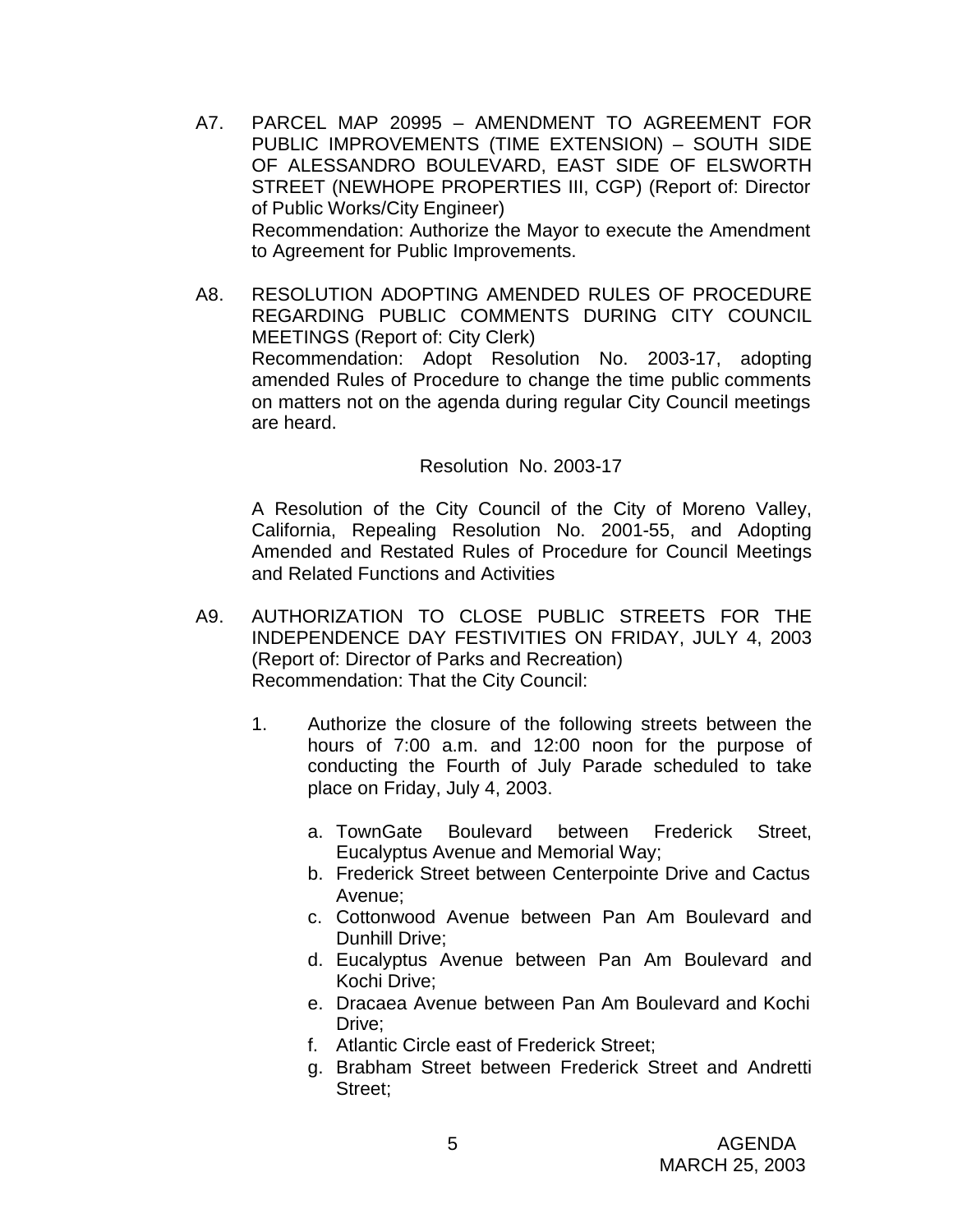- h. Towngate Boulevard between Frederick Street and Heritage Way;
- i. Bay Avenue between Kristina Court and Courage Street;
- j. Alessandro Boulevard between Chagall Court and Courage Street;
- k. Resource Way between Frederick Street and Corporate Way;
- l. Corporate Way between Calle San Juan de Los Lagos and Resource Way; and
- m. Calle San Juan de Los Lagos between Frederick Street and Corporate Way.
- 2. Authorize the closure of the following streets to through traffic, to remain open only to residents, between the hours of 11:00 a.m. and 9:00 p.m. for the purpose of conducting the Fourth of July Festival and Fireworks Program.
	- a. Petaluma Avenue between Napa Valley and Morrison Street;
	- b. Napa Valley between Dracaea Avenue and Petaluma Avenue;
	- c. Lakeport Drive at Cottonwood Avenue;
	- d. Burney Pass Drive between Cottonwood Avenue and Dracaea Avenue; and
	- e. Rockport Drive between Yuba Pass Road and Morrison Street.

The streets closed to through traffic are to prevent overflow parking from the fireworks program into residential areas. Also, for a short period and immediately following the fireworks display, staff recommends that the City Council authorize one-way traffic on various streets in the vicinity of Morrison Park as directed by the Moreno Valley Police Department.

A10. NOTICE OF COMPLETION AND ACCEPTANCE OF THE ATWOOD AVENUE STREET IMPROVEMENTS FROM HEACOCK STREET TO INDIAN STREET, PROJECT NO. 00-89277420 (I) (Report of: Director of Public Works/City Engineer) Recommendation: Ratify contract Change Order Nos. 1 and 2; accept the work as complete for the Atwood Avenue Street Improvements from Heacock Street to Indian Street, constructed by Vance Corporation, 2271 North Locust Avenue, Rialto, California 92377; direct the City Clerk to record the Notice of Completion within ten (10) days, at the office of the County Recorder of Riverside County, as required by Section 3093 of the California Civil Code; authorize the Finance Director to release the retention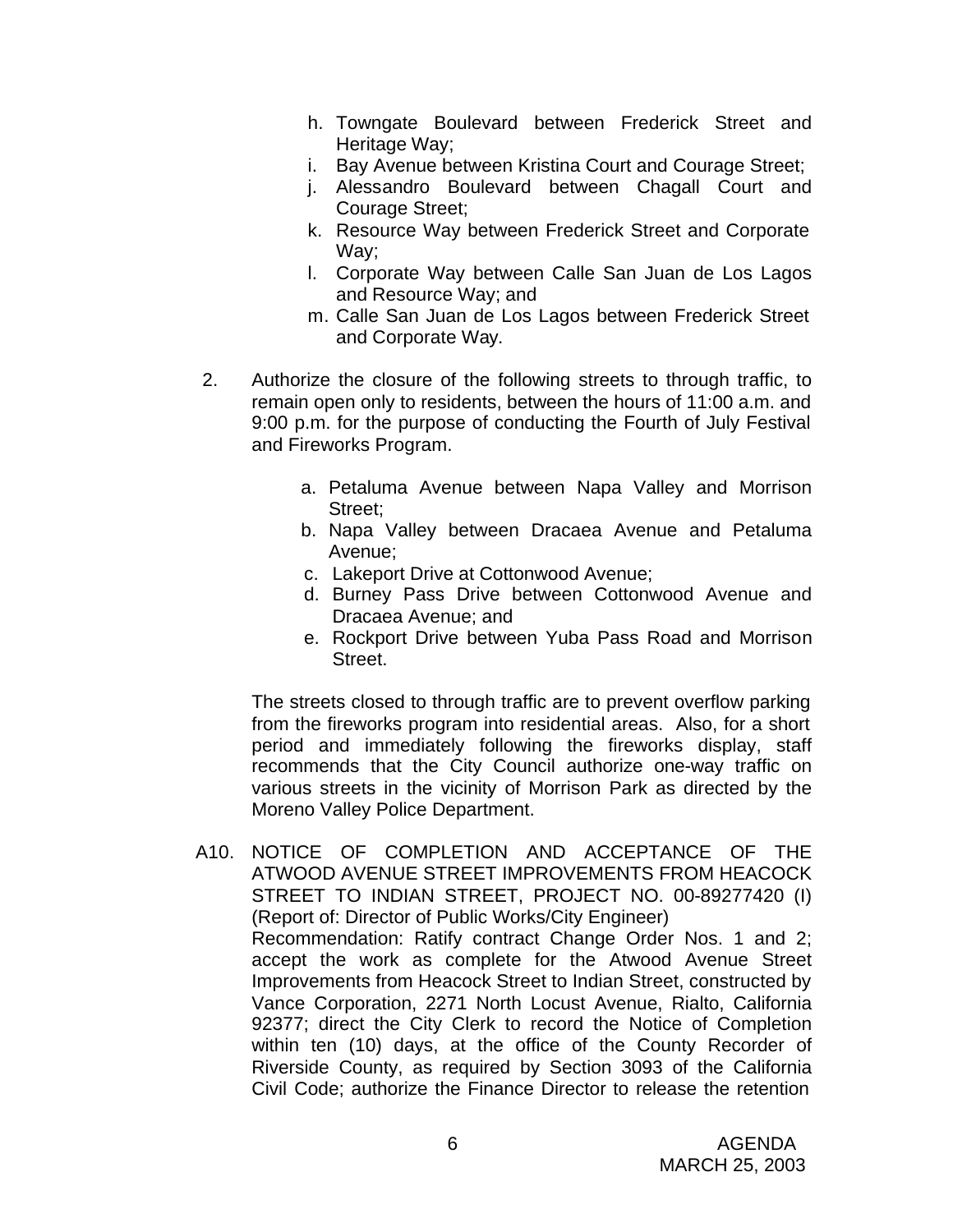to Vance Corporation, Inc. thirty-five (35) calendar days after the date of recordation of the Notice of Completion, if no claims are filed against the project; and accept the improvements into the City's maintained road system.

- A11. ACCEPTANCE OF ADDITIONAL OFFICE OF TRAFFIC SAFETY (OTS) GRANT FUNDING TO FUND THE "CALIFORNIA SEAT BELT COMPLIANCE CAMPAIGN" (Report of: Chief of Police) Recommendation: Accept the Supplemental OTS Grant funds for the "California Seat Belt Compliance Campaign" as they are allocated. The amount of these supplemental funds will be \$5,742.10. These funds will allow the Moreno Valley Police Department to provide additional directed enforcement during the Memorial Day holiday period for seat belt and child safety seat usage.
- A12. RESOURCE INCREASES LAND DEVELOPMENT DIVISION/ NPDES ADMINISTRATION, PUBLIC WORKS DEPARTMENT (Director of Public Works/City Engineer) Recommendation: Authorize the Public Works Director to prepare a Request for Proposals (RFP) to hire a consultant to identify a Phase I work program and staffing needs related to the recently adopted National Pollutant Discharge Elimination System (NPDES) Permit; appropriate \$30,000 from Public Works Street Sweeping Program 553, which is funded in part by County Service Area (CSA) 152 revenues, to Public Works Land Development NPDES Administration Contractual Services in Program 522 to pay for consulting services and backfill program 533 with funds from the unreserved, undesignated fund balance of the Gas Tax Fund; create a Storm Water Program Coordinator position to be filled immediately and direct staff to add the position to the personnel Classification Plan and Classification Manual; and appropriate \$28,939 from Public Works Street Sweeping Program 533, which is funded in part by CSA 152 revenues to Public Works Land Development NPDES Administration Personnel Services in Program 522 and backfill program 533 with funds from the unreserved, undesignated fund balance to the Gas Tax Fund.
- A13. PASO DE LAGO HOMEOWNER'S ASSOCIATION REQUEST FOR NO PARKING ZONES (Report of: Director of Public Works/City Engineer) Recommendation: Adoption of Resolution 2003-18 authorizing No Parking Zones to be installed along the cul-de-sacs of Brentstone Street, Delfbush Street, Foxshield Street, and Dovehurst Street located in the Paso De Lago Mobile Home Park.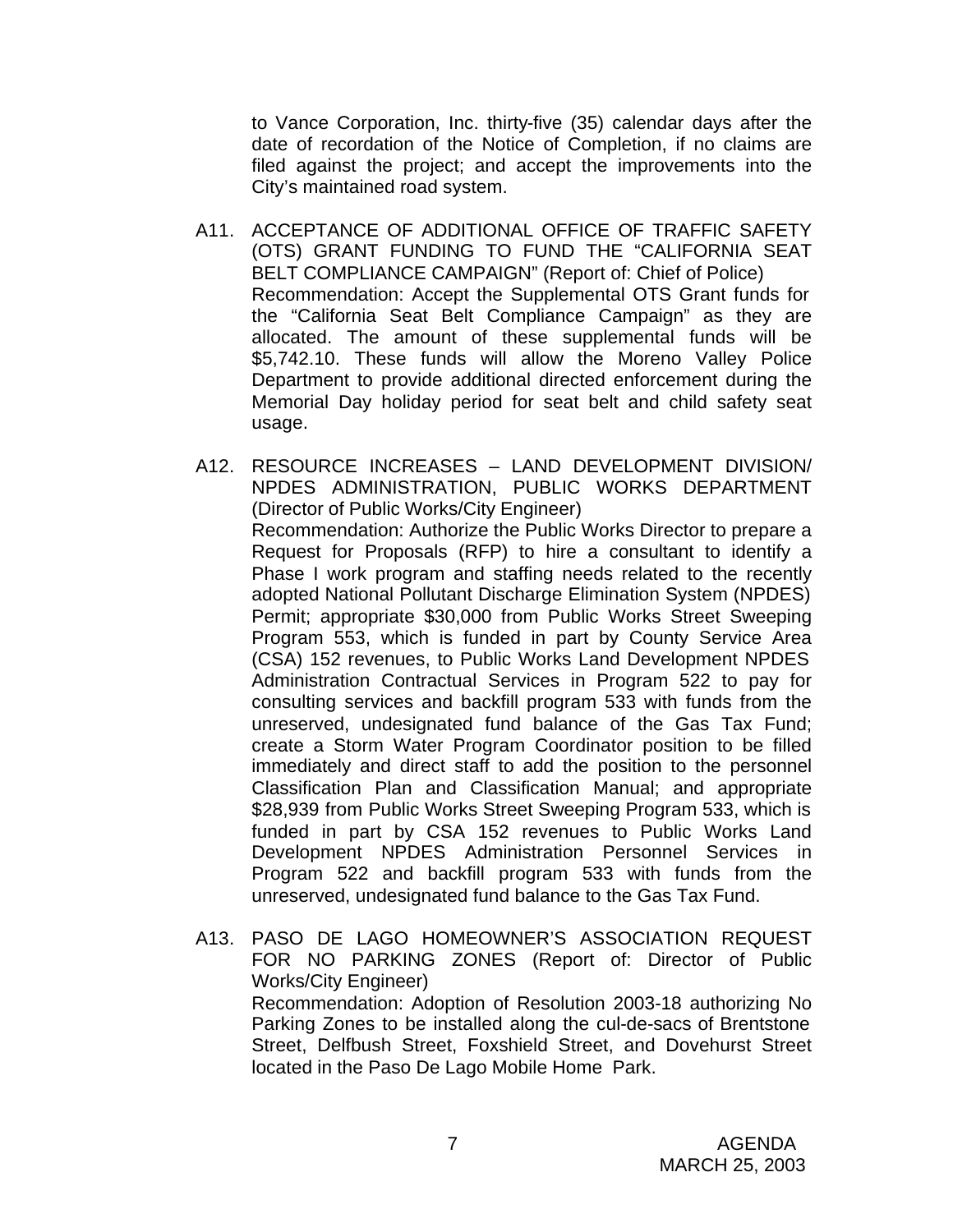#### Resolution No. 2003-18

A Resolution of the City Council of the City of Moreno Valley, California, Establishing No Parking Zones Along Brentstone Street, Delfbush Street, Foxshield Street, and Dovehurst Street

A14. AUTHORIZATION TO AWARD THE CONSTRUCTION CONTRACT FOR THE FISCAL YEAR 2002-2003 ANNUAL RESURFACING PROGRAM, PROJECT NO. 01-12556330, AND TRANSFER OF FUNDS FROM ACCOUNT NO. 125.56330 TO ACCOUNT NO. 125.85020 (Report of: Director of Public Works/City Engineer)

Recommendation: Award the construction contract for the Fiscal Year 2002-2003 Annual Pavement Resurfacing Program to Silvia Construction, Inc., 9007 Center Avenue, Rancho Cucamonga, California 91730-5211, the lowest responsible bidder; authorize the Mayor to execute a contract agreement with Silvia Construction, Inc.; authorize the issuance of a Purchase Order for Silvia Construction, Inc. in the amount of \$1,594,202.29 (the bid amount plus 10% contingency) when the contract has been signed by all parties (Account No. 125.56330 and 225.68722); and authorize the transfer of \$75,000.00 from the unencumbered balance in the Annual Pavement Resurfacing Program (Account No. 125.56330) to the Surface Recycling Program (Account No. 125.85020).

A15. RESOLUTION ADJUSTING THE PROJECT BUDGET AND APPLICATION RELATING TO THE CONSTRUCTION OF A NEW MAIN LIBRARY TO BE LOCATED AT THE CIVIC CENTER SITE (Report of: Library Director) Recommendation: Adopt Resolution No. 2003-19, adjusting the project budget and application relating to the construction of a New Main Library to be located at the Civic Center Site.

Resolution No. 2003-19

A Resolution of the City Council of the City of Moreno Valley, California, Certifying Project Budget, Local Funding Commitment, Supplemental Funds, and Public Library Operation for Proposed Library Expansion Project.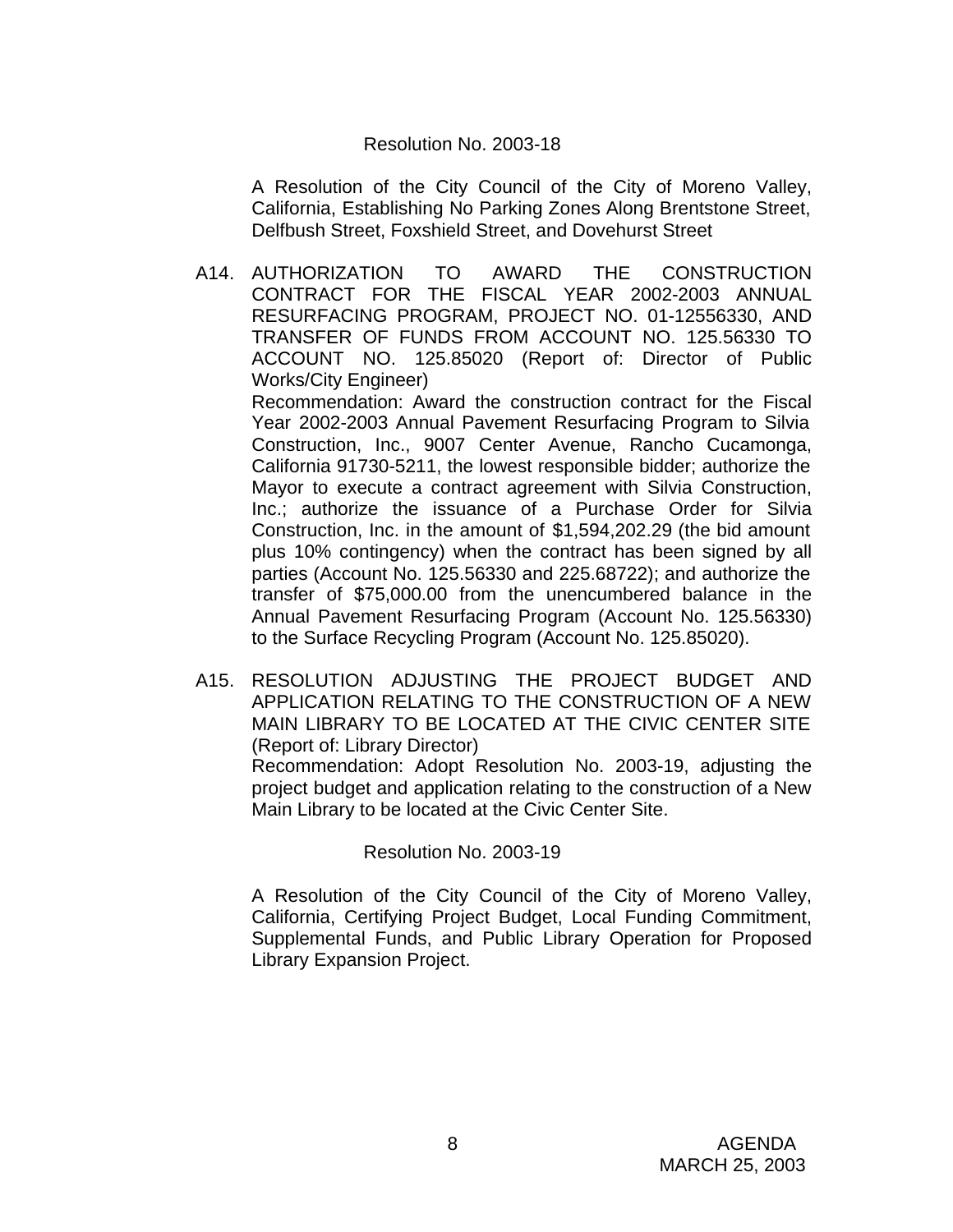### **B. CONSENT CALENDAR** - **COMMUNITY SERVICES DISTRICT**

- B1. ORDINANCES FIRST READING BY TITLE ONLY Recommendation: Waive reading of all Ordinance Introductions and read by title only.
- B2. MINUTES REGULAR MEETING OF MARCH 11, 2003 (Report of: City Clerk) Recommendation: Approve as submitted.
- B3. AUTHORIZATION TO DISBURSE FUNDING FOR COLLEGE PARK DEVELOPMENT (Report of: Director of Parks and Recreation) Recommendation: Authorize the disbursement of funds for the development of park facilities at a site within a portion of the RCCD Moreno Valley Campus.
- B4. AUTHORIZATION TO CLOSE PUBLIC STREETS FOR THE INDEPENDENCE DAY FESTIVITIES ON FRIDAY, JULY 4, 2003 (Report of: Director of Parks and Recreation) Recommendation: That the City Council acting in their capacity as President and Board of Directors for the Moreno Valley Community Services District:
	- 1. Authorize the closure of the following streets between the hours of 7:00 a.m. and 12:00 noon for the purpose of conducting the Fourth of July Parade scheduled to take place on Friday, July 4, 2003.
		- a. TownGate Boulevard between Frederick Street, Eucalyptus Avenue and Memorial Way;
		- b. Frederick Street between Centerpointe Drive and **CactusAvenue**
		- c. Cottonwood Avenue between Pan Am Boulevard and Dunhill Drive;
		- d. Eucalyptus Avenue between Pan Am Boulevard and Kochi Drive;
		- e. Dracaea Avenue between Pan Am Boulevard and Kochi Drive;
		- f. Atlantic Circle east of Frederick Street;
		- g. Brabham Street between Frederick Street and Andretti Street;
		- h. Towngate Boulevard between Frederick Street and Heritage Way;
		- i. Bay Avenue between Kristina Court and Courage Street;
		- j. Alessandro Boulevard between Chagall Court and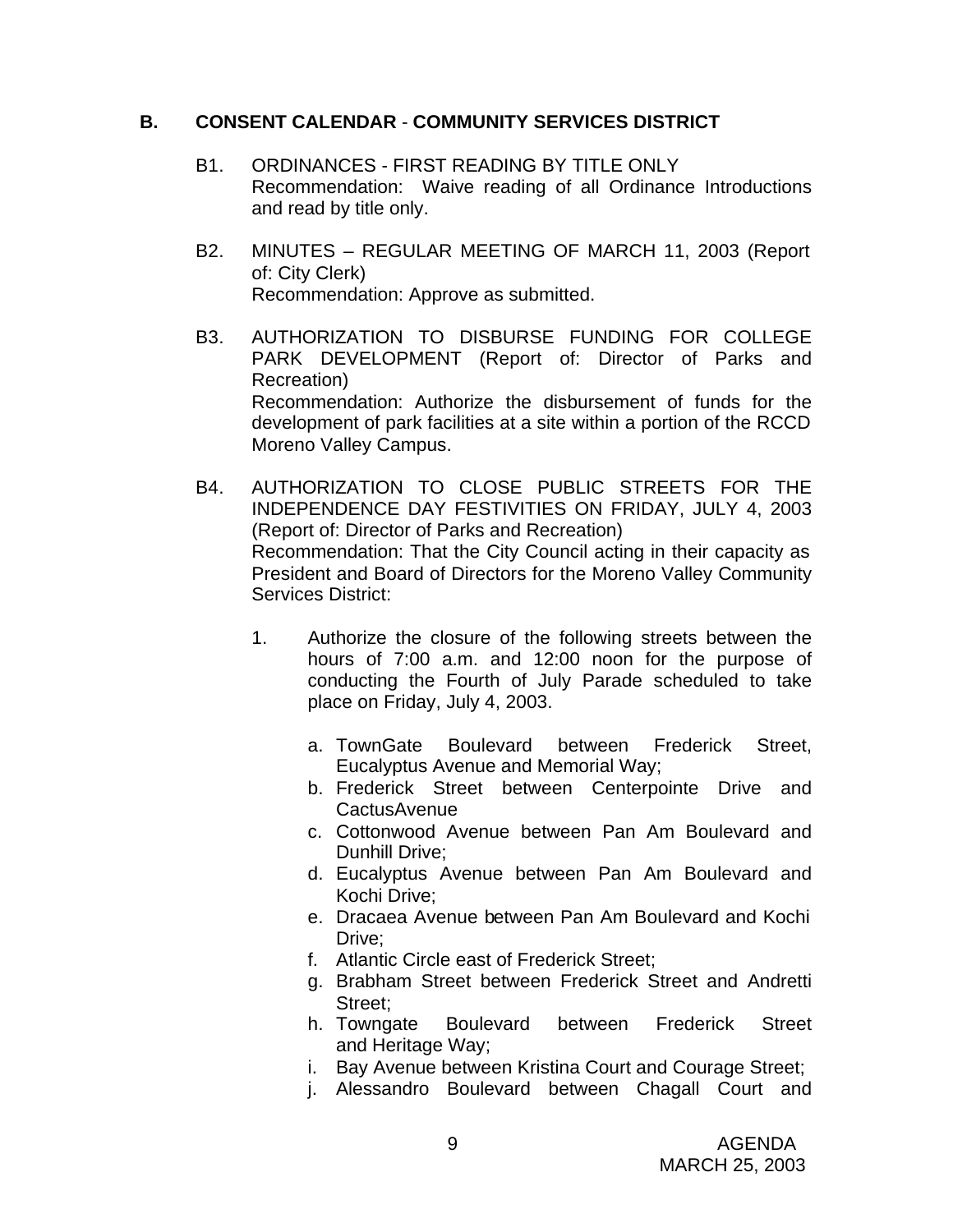Courage Street;

- k. Resource Way between Frederick Street and Corporate Way;
- l. Corporate Way between Calle San Juan de Los Lagos and Resource Way; and
- m. Calle San Juan de Los Lagos between Frederick Street and Corporate Way.

2. Authorize the closure of the following streets to through traffic, to remain open only to residents, between the hours of 11:00 a.m. and 9:00 p.m. for the purpose of conducting the Fourth of July Festival and Fireworks Program.

- a. Petaluma Avenue between Napa Valley and Morrison Street;
- b. Napa Valley between Dracaea Avenue and Petaluma Avenue;
- c. Lakeport Drive at Cottonwood Avenue;
- d. Burney Pass Drive between Cottonwood Avenue and Dracaea Avenue; and
- e. Rockport Drive between Yuba Pass Road and Morrison Street.

The streets closed to through traffic are to prevent overflow parking from the fireworks program into residential areas. Also, for a short period and immediately following the fireworks display, staff recommends that the City Council authorize one-way traffic on various streets in the vicinity of Morrison Park as directed by the Moreno Valley Police Department

B5. REQUEST TO APPROVE LEASE FOR MORENO VALLEY EQUESTRIAN PARK AND NATURE CENTER MOBILE HOME (Report of: Director of Parks and Recreation) Recommendation: Approve the Lease for Moreno Valley Equestrian Park and Nature Center Mobile Home. The Tenant would provide Caretaker services in lieu of money rent; authorize the Parks and Recreation Director to advertise for a suitable tenant; and authorize the City Manager or his representative to execute the Lease when a suitable Tenant has been found.

# **C. CONSENT CALENDAR** - **COMMUNITY REDEVELOPMENT AGENCY**

C1. ORDINANCES - FIRST READING BY TITLE ONLY Recommendation: Waive reading of all Ordinance Introductions and read by title only.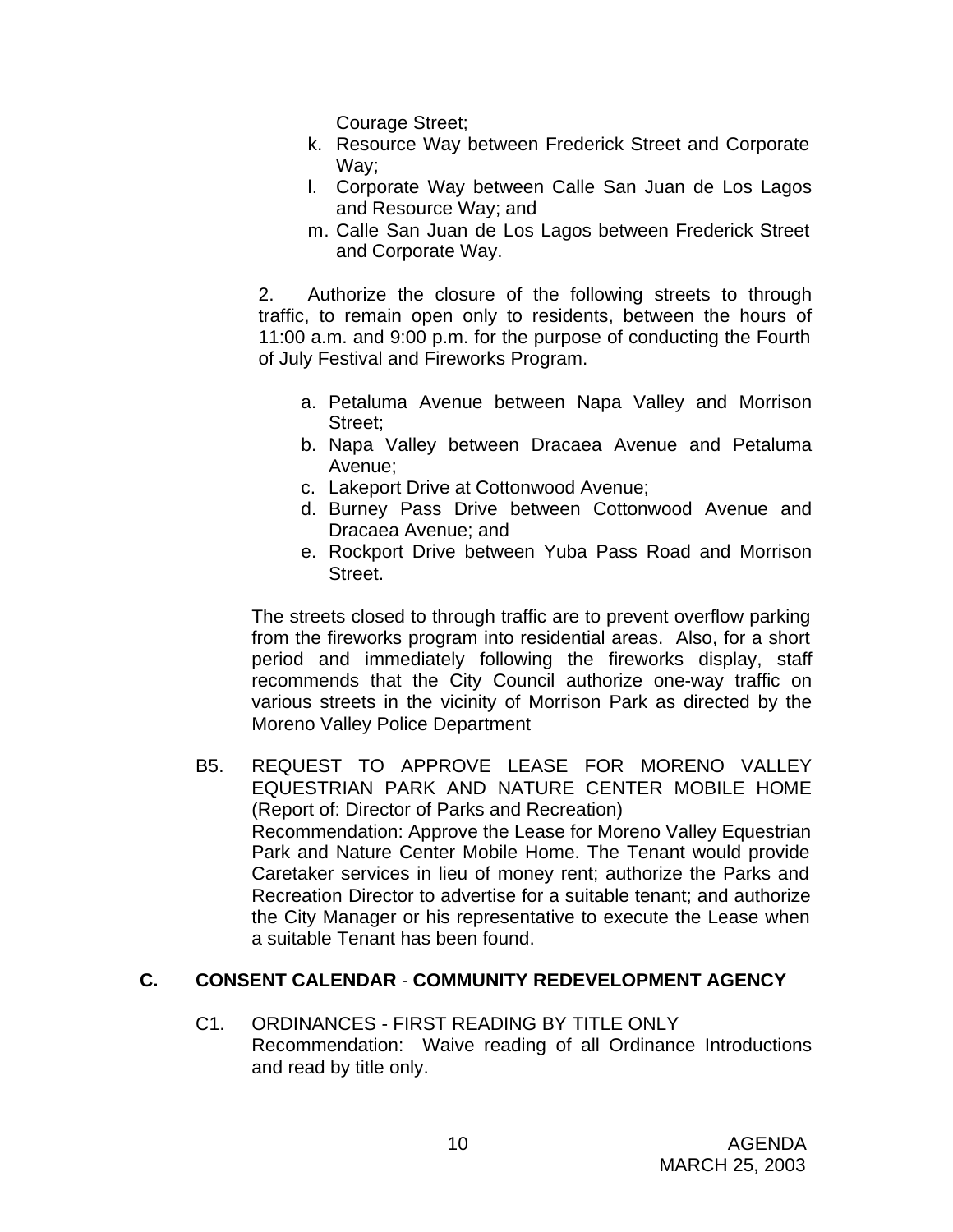C2. MINUTES – REGULAR MEETING OF MARCH 11, 2003 (Report of: City Clerk) Recommendation: Approve as submitted.

# **D. PUBLIC HEARINGS**

Questions or comments from the public on a Public Hearing matter are limited to five minutes per individual and must pertain to the subject under consideration.

Those wishing to speak should complete and submit a GOLDENROD speaker slip to the Bailiff.

- D1. COMMUNITY DEVELOPMENT BLOCK GRANT (CDBG) AND HOME FY 2003/04 PROPOSED PROJECTS (Report of: Director of Community and Economic Development) Recommendation: Staff recommends that the City Council:
	- 1. Conduct a Public Hearing for the Community Development Block Grant (CDBG) and HOME Programs to allow the public an opportunity to comment on the proposed projects and programs,
	- 2. Approve the proposed Consolidated Plan Objectives and Goals, and
	- 3. Select programs and projects for funding as part of the City's Annual Action Plan for FY 2003/04.
- D2. PUBLIC HEARING FOR INCLUSION OF TENTATIVE TRACT 21461 (AND ALL AFFECTED PHASES) INTO THE COMMUNITY SERVICES DISTRICT ZONE B (RESIDENTIAL STREET LIGHTING) PROGRAM – SUNNYMEAD RANCH PARKWAY AND VIA PORTO (Report of: Director of Public Works/City Engineer) Recommendation: That the City Council, acting in their capacity as the Board of Directors of the Moreno Valley Community Services District (CSD):
	- 1. Tabulate the mail ballot(s) for the CSD Zone B program;
	- 2. Verify and accept the results of the mail ballot proceeding as identified on the Official Tally Sheet and Assessor Parcel Number (APN) listing;
	- 3. Receive and file with the City Clerk's Office the accepted Official Tally Sheet and APN listing; and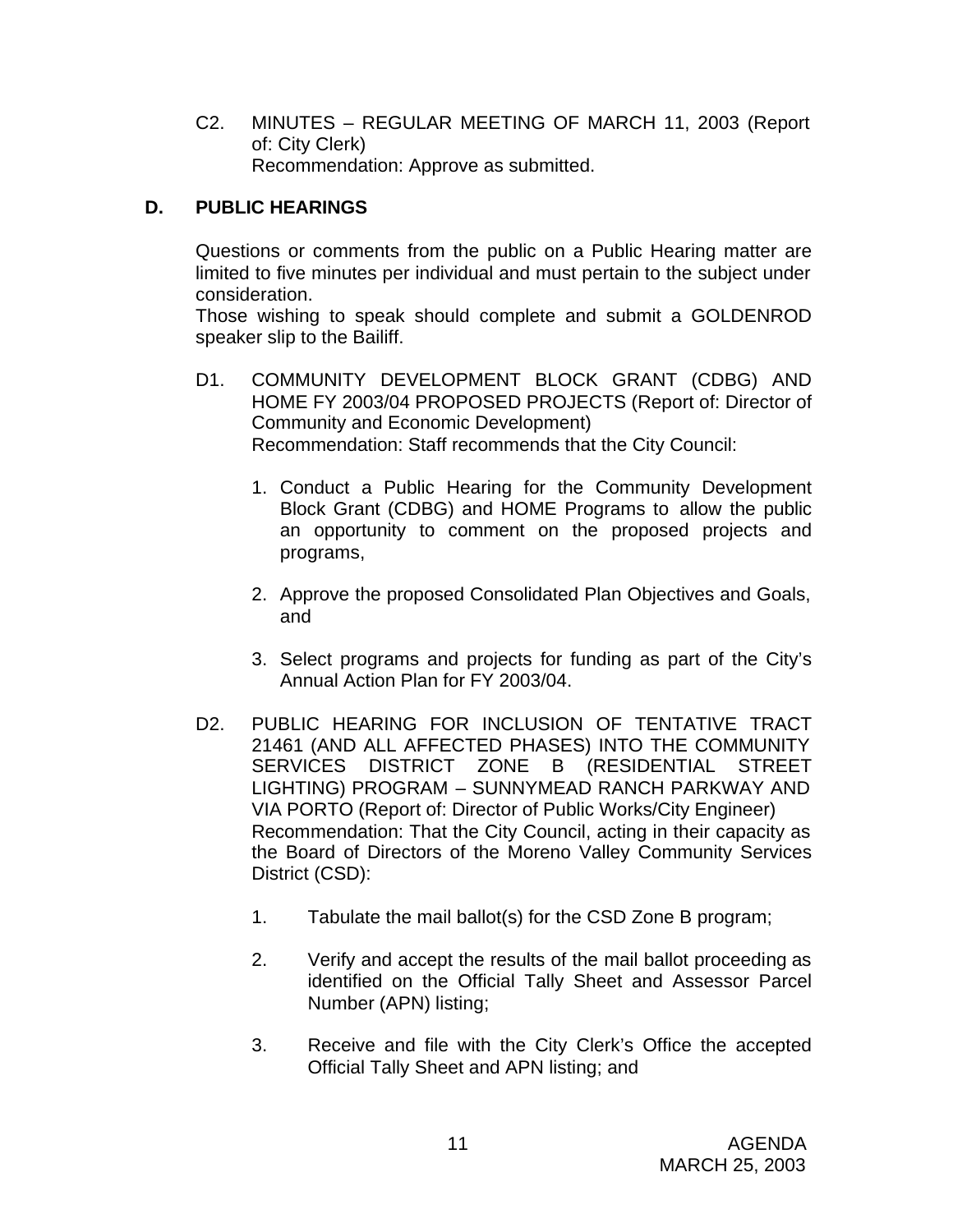- 4. Authorize and impose the CSD Zone B charge.
- D3. PUBLIC HEARING AND INTRODUCTION OF ORDINANCE NO. CSD 33 TO ESTABLISH THE COMMUNITY SERVICES DISTRICT ZONE M (COMMERCIAL/INDUSTRIAL IMPROVED MEDIAN MAINTENANCE) (Report of: Director of Public Works/City Engineer) Recommendation: That the City Council, acting in their respective capacity as President and Members of the Board of Directors of the Moreno Valley Community Services District (CSD):
	- 1. Hear and consider all protests concerning the establishment of CSD Zone M; and,
	- 2. Hear and consider written requests filed for exclusion of property, or any portion thereof from such zone; and
	- 3. Introduce Ordinance No. CSD 33, for the establishment of Zone M (Commercial/Industrial Improved Median Maintenance)

# Ordinance No. CSD 33

An Ordinance of the Moreno Valley Community Services District of the City of Moreno Valley, California, Approving the Establishment of Zone M for the Purpose of Furnishing Maintenance Services to Improved Arterial Median Areas Associated with Commercial/Industrial Developments Within Said Zone

#### **E. ITEMS REMOVED FROM CONSENT CALENDARS FOR DISCUSSION OR SEPARATE ACTION**

### **F. REPORTS**

F1. REPORT TO CONSIDER PUBLIC COMMENTS REGARDING MAIL BALLOT PROCEEDING FOR COMMUNITY SERVICES DISTRICT ZONE B (RESIDENTIAL STREET LIGHTING) – TENTATIVE TRACT 29860 (AND AFFECTED PHASES) NORTH OF FIR AVENUE BETWEEN LASSELLE ST. AND MORRISON STREET (Report of: Director of Public Works/City Engineer) Recommendation: That the City Council, acting in their respective capacities as President and Members of the Board of Directors of the Moreno Valley Community Services District (CSD), accept public comments regarding the proposed inclusion of Tentative Tract 29860 (and all affected phases) into the CSD Zone B (Residential Street Lighting) program and the annual service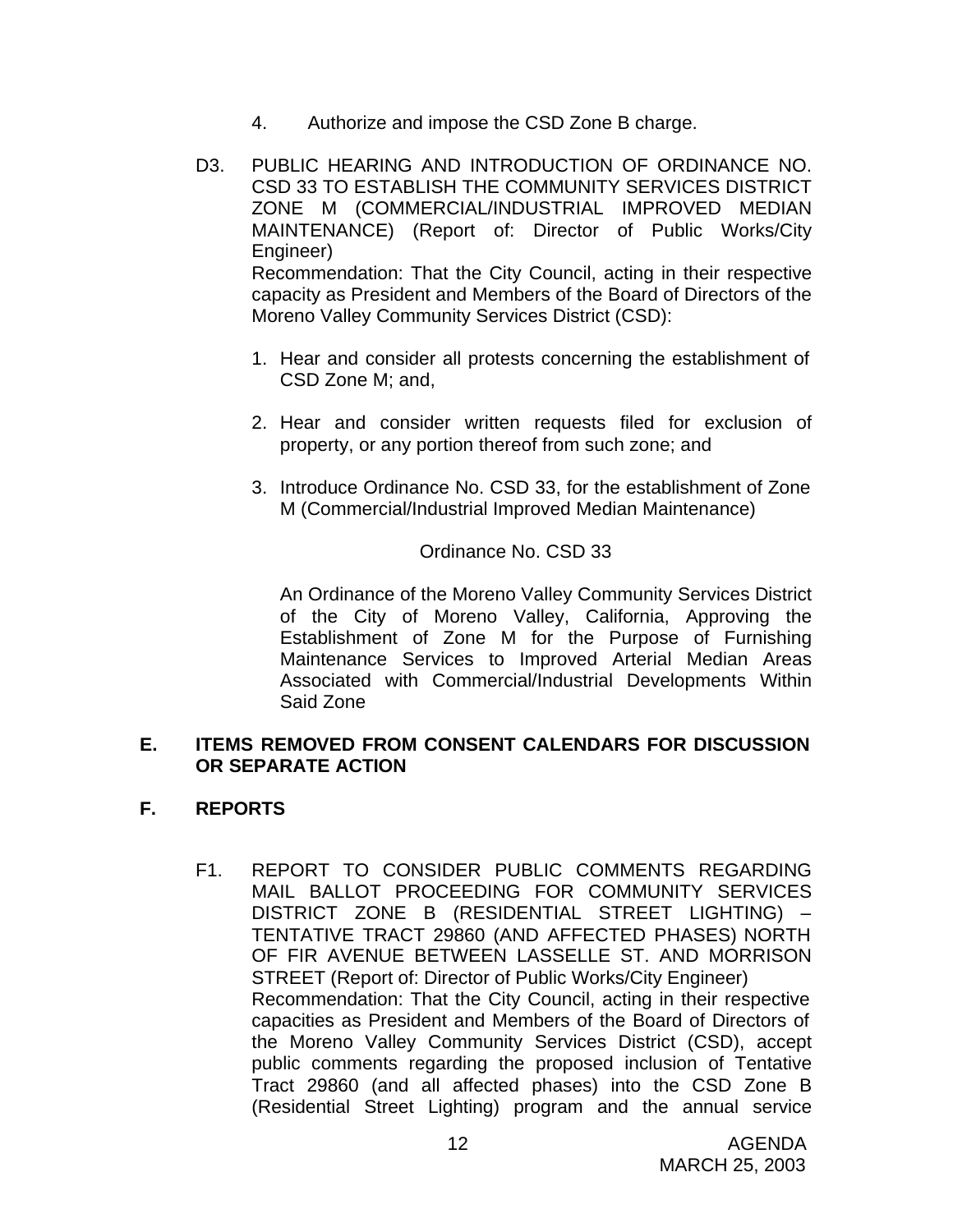charge.

- F2. POWERPOINT PRESENTATION 5 YEAR PLAN PUBLIC WORKS/LAND DEVELOPMENT (Report of: Director of Public Works/City Engineer) (Oral Presentation – not for Council action)
- F3. APPOINTMENT TO THE TRAFFIC SAFETY ADVISORY COMMITTEE (Report of: City Clerk) Recommendation: Review the ballot for an appointment to the Traffic Safety Advisory Committee (to be provided by the City Clerk) and mark your choice where appropriate; or if appointment is not made, declare the position vacant and authorize the City Clerk to re-notice the position as vacant.
- F4. PARTICIPATION IN COMMUNITY OF PROMISE (ORAL PRESENTATION/POWERPOINT BY MAYOR BATEY)
- F5. REQUEST FOR AUTHORIZATION TO ELIMINATE THE DESIGNATED TRUCK PARKING LOCATION ON THE EAST SIDE OF OLD 215 FRONTAGE ROAD (Report of: Director of Public Works/City Engineer) Recommendation: Approve the elimination of the designated commercial truck parking location on Old 215 Frontage Road just north of Cactus Avenue.
- F6. LEGISLATIVE UPDATE (Report of: Assistant City Manager) Recommendation: That the City Council receive and file the Legislative Status Report.
- F7. CITY MANAGER'S REPORT (Informational Oral Presentation not for Council action)

# **G. LEGISLATIVE ACTIONS**

ORDINANCES - 1ST READING AND INTRODUCTION

G1. ADOPTION OF THE 2001 CALIFORNIA BUILDING STANDARDS CODE, CALIFORNIA CODE OF REGULATIONS, TITLE 24 INCORPORATING THE LATEST EDITIONS OF THE MODEL CODES (Report of: Director of Community and Economic Development) Recommendation: That the City Council introduce Ordinance No. 625 amending Title 8 of the Moreno Valley Municipal Code by amending Chapters 8.14, 8.22, 8.24, 8.26, 8.28, 8.36, 8.38 adopting the latest editions of the California Building Standards Code, California Code of Regulations, Title 24: incorporating the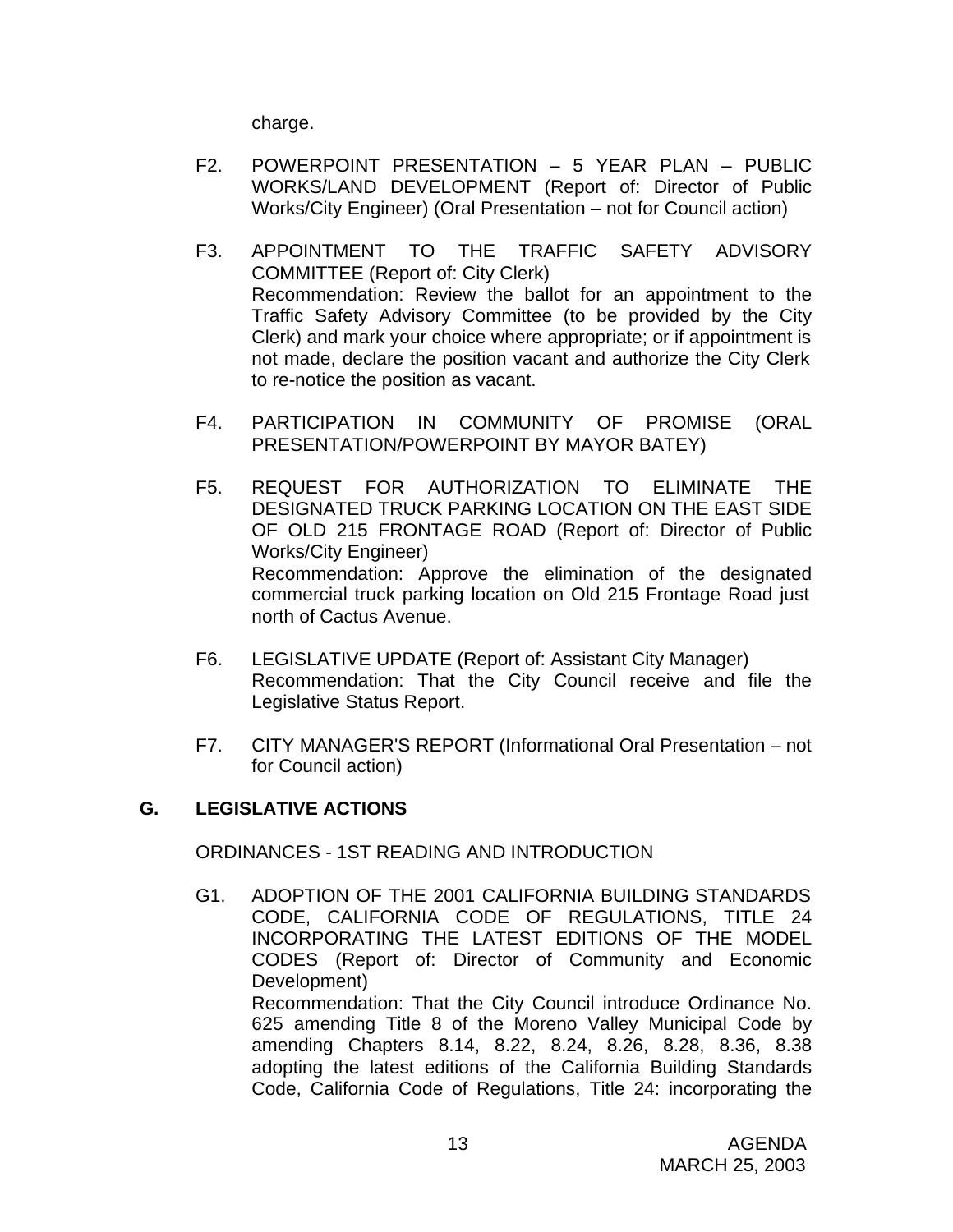Uniform Administrative Code, the Uniform Building Code, Uniform Plumbing Code, Uniform Mechanical Code, the Uniform Housing Code, the Uniform Code for the Abatement of Dangerous Buildings, the National Electrical Code, and the Uniform Fire Code. (Roll call required)

## Ordinance No. 625

An Ordinance of the City Council of the City of Moreno Valley, California, Amending Title 8 of the City of Moreno Valley Municipal Code by Amending Chapters 8:14, 8:22, 8:24, 8:26, 8:28, 8:36, 8:38, Adopting as Modified, the California Building Standards Code, California Code of Regulations, Title 24: Incorporating the 1997 Uniform Administrative Code, the 1997 Uniform Housing Code, the 1997 Uniform Building Code, the 2000 Uniform Mechanical Code, the 2000 Uniform Plumbing Code, the 2000 Uniform Fire Code, and the 1997 Uniform Code for the Abatement of Dangerous Building, and the 1999 National Electrical Code; and Adopting other Regulations Relating to Building and Fire Prevention Requirements

ORDINANCES - 2ND READING AND ADOPTION

G2. ORDINANCE NO. 623, AUTHORIZING PARTICIPATION IN THE WESTERN RIVERSIDE COUNTY TRANSPORTATION UNIFORM MITIGATION FEE (TUMF) PROGRAM (RECEIVED FIRST READING AND INTRODUCTION MARCH 11, 2003 WITH A 4-1 VOTE, BATEY VOTING NO) (Report of: Director of Public Works/City Engineer)

Recommendation: Adopt Ordinance No. 623.

# Ordinance No. 623

An Ordinance of the City of Moreno Valley Amending Title 3 of the City of Moreno Valley Municipal Code, by Adding a New Chapter 3.44 Authorizing Participation in the Western Riverside County Transportation Uniform Mitigation Fee Program

G3. ORDINANCE NO. 624, AN ORDINANCE OF THE CITY COUNCIL OF THE CITY OF MORENO VALLEY, CALIFORNIA, AMENDING CHAPTERS 3.12 AND 3.16 OF TITLE 3 OF THE CITY OF MORENO VALLEY MUNICIPAL CODE BY AMENDING PROCEDURES FOR THE PROCESSING OF CLAIMS AND REFUNDS; REQUIRING ALL CONTRACTS WITH THE CITY TO BE IN WRITING; AND AMENDING PURCHASING SPECIFICATIONS (RECEIVED FIRST READING AND INTRODUCTION MARCH 11, 2003 WITH A 5-0 VOTE) (Report of: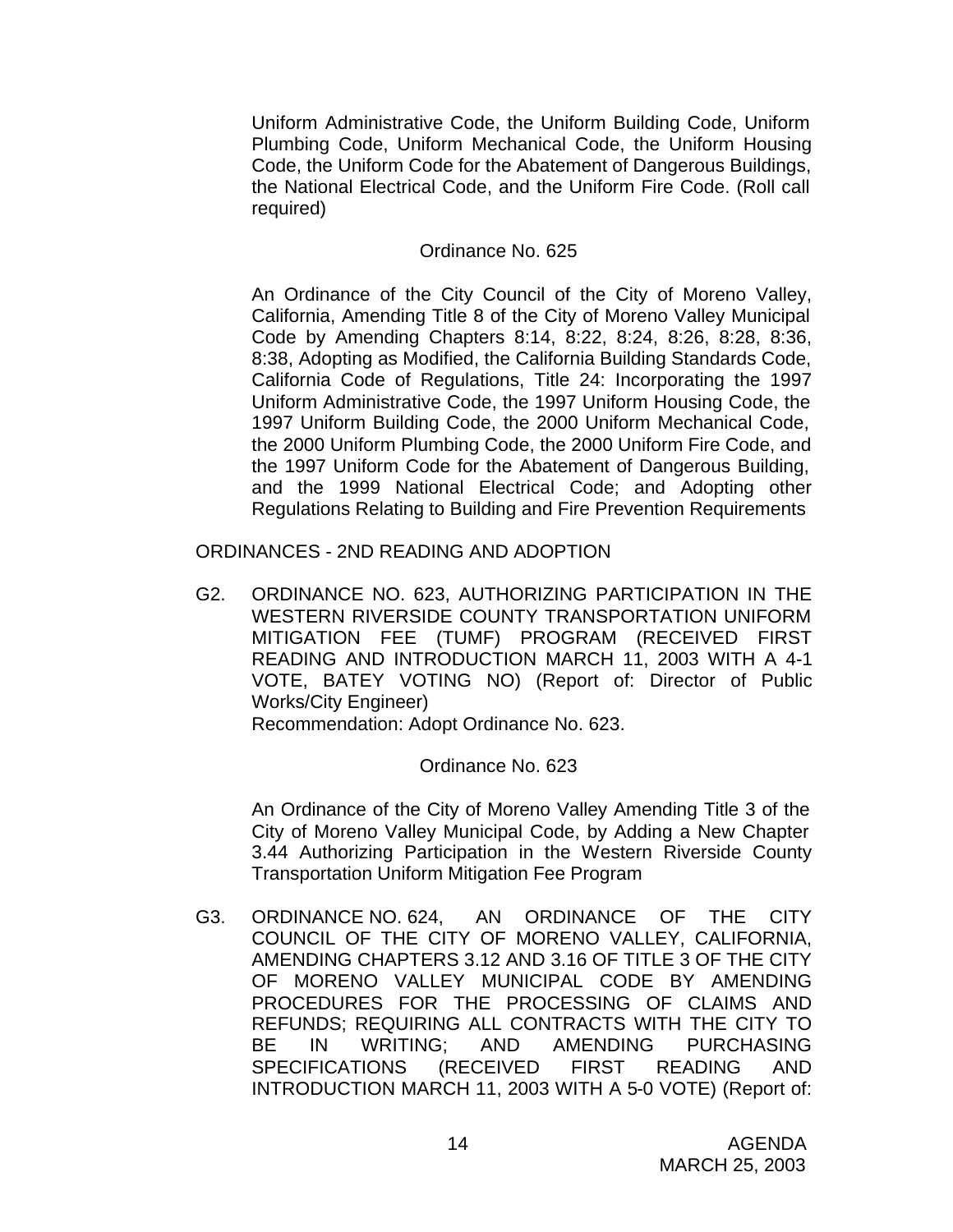City Attorney) Recommendation: Adopt Ordinance No. 624

### Ordinance No. 624

An Ordinance of the City Council of the City of Moreno Valley, California, Amending Chapters 3.12 and 3.16 of Title 3 of the City of Moreno Valley Municipal Code by Amending Procedures for the Processing of Claims and Refunds; Requiring all Contracts with the City to be in Writing; and Amending Purchasing Specifications

#### ORDINANCES - URGENCY ORDINANCES - NONE

RESOLUTIONS – NONE

# PUBLIC COMMENTS **ON ANY SUBJECT NOT ON THE AGENDA** UNDER THE JURISDICTION OF THE CITY COUNCIL

Those wishing to speak should complete and submit a BLUE speaker slip to the Bailiff. There is a three-minute time limit per person. All remarks and questions shall be addressed to the presiding officer or to the City Council and not to any individual Council member, staff member or other person.

#### **CLOSING COMMENTS AND/OR REPORTS OF THE CITY COUNCIL, COMMUNITY SERVICES DISTRICT, OR COMMUNITY REDEVELOPMENT AGENCY**